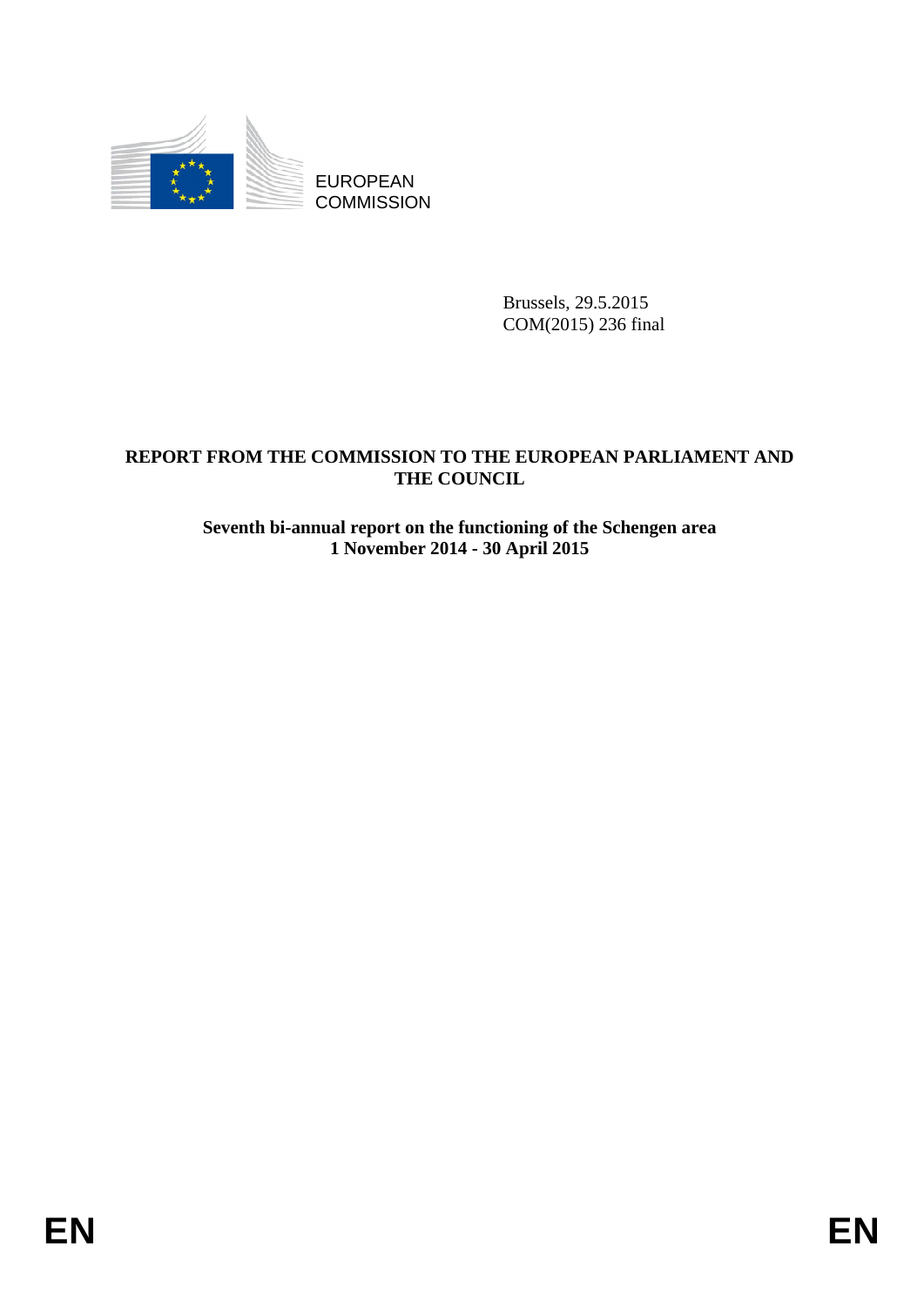#### **1. INTRODUCTION**

As announced by the Commission on 16 September 2011 in its Communication on strengthening Schengen governance<sup>1</sup> and supported by the Council on 8 March 2012, the Commission submits bi-annual reports to the European Parliament and to the Council on the functioning of the Schengen area. This seventh report covers the period 1 November 2014 - 30 April 2015. It is put forward just before the anniversary of the Schengen Agreement which was signed on 14 June 1985.

#### **2. SITUATIONAL PICTURE**

### **2.1. Migration flows at the Schengen external borders**

The reporting period was characterised by continuing migration across the Mediterranean to Europe, a serious number of tragedies and by the increasing threat posed by radicalised persons, including the foreign terrorist fighters having returned to Europe, which was underscored by the terrorist attacks in France and Denmark and the prevented attack in Belgium.

The annual number of detections of irregular border crossings has increased significantly during 2014 and was the highest since the FRAN (Frontex Risk Analysis Network) data collection was started in  $2007^2$ . There were nearly 284 000 detections during last year, a double of the peak year of 2011 (the number of detections in 2013 was around 107 000). Equally important, the number of detections for the first five months of the reporting period (November 2014 - March 2015, i.e. months for which consolidated data were available) was over 3 times higher than during the same period a year ago, reaching over 111 000 cases.

Italy continued to report by far the highest number of apprehensions in 2014, followed by Greece and Hungary. As in 2013, the main nationalities of the persons detected during 2014 were Syrians and Eritreans. The main routes used in 2014 were the Central Mediterranean<sup>3</sup> (nearly four-fold increase from 2013, representing 60% of all detections), Eastern Mediterranean (double compared to the same period in 2013, although yet remaining below the record years of 2010-2011) and Western Balkans (more than double of 2013). For both Central Mediterranean and Western Balkans route the number of apprehensions in 2014 was the highest ever since the start of FRAN data collection in 2007.

As far as the first five months of the reporting period are concerned, Western Balkans route was the primary route used (over 55 000 detections), followed by Central and Eastern

 $\frac{1}{1}$ COM (2011) 561 final

<sup>2</sup> Unless otherwise indicated, the data in Section 2 are taken from Frontex Risk Analysis Network (FRAN) information exchange system, and covers the Schengen area as well as Schengen candidate countries. The data cover only the third country nationals detected at external borders (except temporary external borders) when entering or attempting to enter illegally between the border crossing points. Figures for Croatia are included from the day of accession to the EU.

In contrast to the previous biannual report, the Apulia and Calabria route has been integrated into the Central Mediterranean route*.*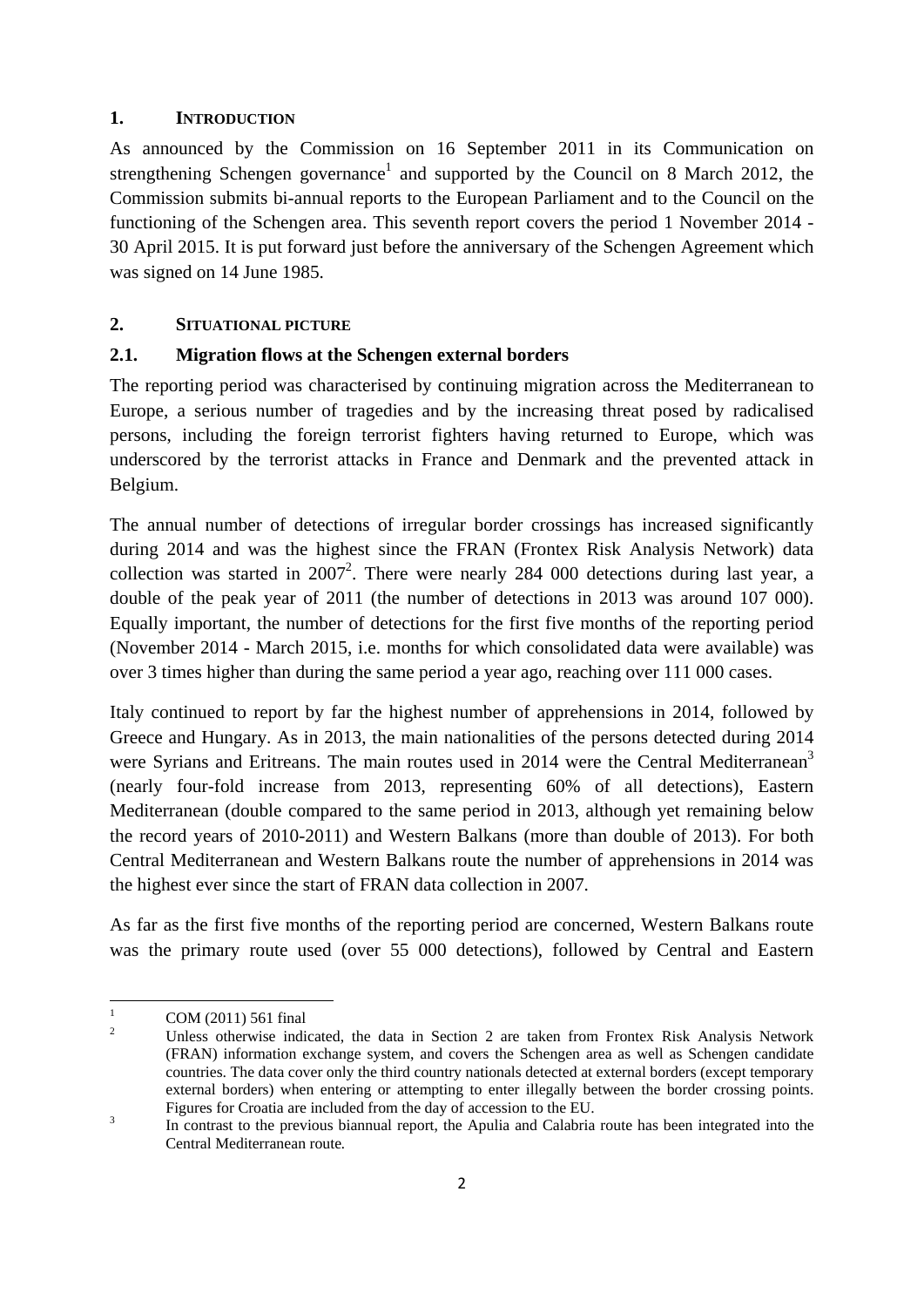Meditteranean routes (respectively, over 26 000 and 21 000 detections). The three routes combined accounted for almost 93% of all detections.

In this context, a significant increase of irregular migrants from  $Kosovo<sup>4</sup>$  was recorded, reaching its peak in January-February 2015 and bringing the Western Balkans route to the first position in the number of irregular border crossings for November 2014-February 2015. To address the situation at the Serbian-Hungarian border, Frontex provided support to Hungary through deployment of equipment and guest officers in the context of its joint operations. Germany has deployed some officers to support Serbian border guards and, together with Austria and Hungary, have undertaken a number of joint initiatives, e.g., patrols on trains. The Commission has initiated an intensive dialogue between Serbia and Kosovo $4$ , in particular through the Serbia-Kosovo Irregular Migration Working Group. This opened the way for cooperation between the two sides and enabled to obtain their commitments to step up measures to prevent and fight the irregular migration from  $Kosovo<sup>4</sup>$ . The Serbian authorities undertook to strengthen border controls at the Serbian-Hungarian border and prosecute the human smuggling networks in Vojvodina, while Kosovo<sup>4</sup> undertook to step up police cooperation with Serbia as well as information exchange with Serbia and the EU side. The available data show that these measures helped to revert the trend: the number of apprehensions of irregular migrants originating from  $Kosovo<sup>4</sup>$  at the Serbian-Hungarian borders decreased from almost 12 000 in February to less than 400 during March*.* Similarly, the number of apprehensions on the Western Balkans route declined from almost 15 000 in February to over 5 000 in March. Nevertheless, sustained efforts are required to consolidate this tendency.

The Central Mediterranean route was the second most frequently used route during November 2014-March 2015. During the reporting period a "ghost ship" phenomena (Carolyn Assens, Blue Sky M and The Ezadeen cases, when a ship with irregular migrants on board is abandoned by crew<sup>5</sup> and is left to drift on its own) once again showed that traffickers quickly change their working methods with no respect for human life. An important development in relation to this route has been the launch of the Frontex joint operation "Triton" in the Central Mediterranean that started on 1 November 2014, at the time when Italy decided to phase out Mare Nostrum operation that was implemented by its Navy. During the operation<sup>6</sup>, there were 392 incidents related to irregular migration, out of which 334 were search and rescue (SAR) cases. There were 49 871 persons detected<sup>7</sup>, out of which 43 057 were SAR cases. One hundred and thirty-two facilitators were arrested. While the joint operation demonstrated the determination of all partners involved to stop the continuing tragedy in the Mediterranean, it is clear that border surveillance operation "Triton" or other operations alone cannot resolve

 $\frac{1}{4}$  This designation is without prejudice to position on status, and is in line with UN Security Council Resolution 1244/99 and the International Court of Justice Opinion on the Kosovo declaration of independence. 5

In the three aforementioned cases, the crew abandoned the ship at the last leg of the journey.

Data as of 18.05.2015.

<sup>7</sup> Top five nationalities in 2015 were: Eritrea, Somalia, Nigeria, Gambia, Senegal (Syrians were in the 6<sup>th</sup>) position).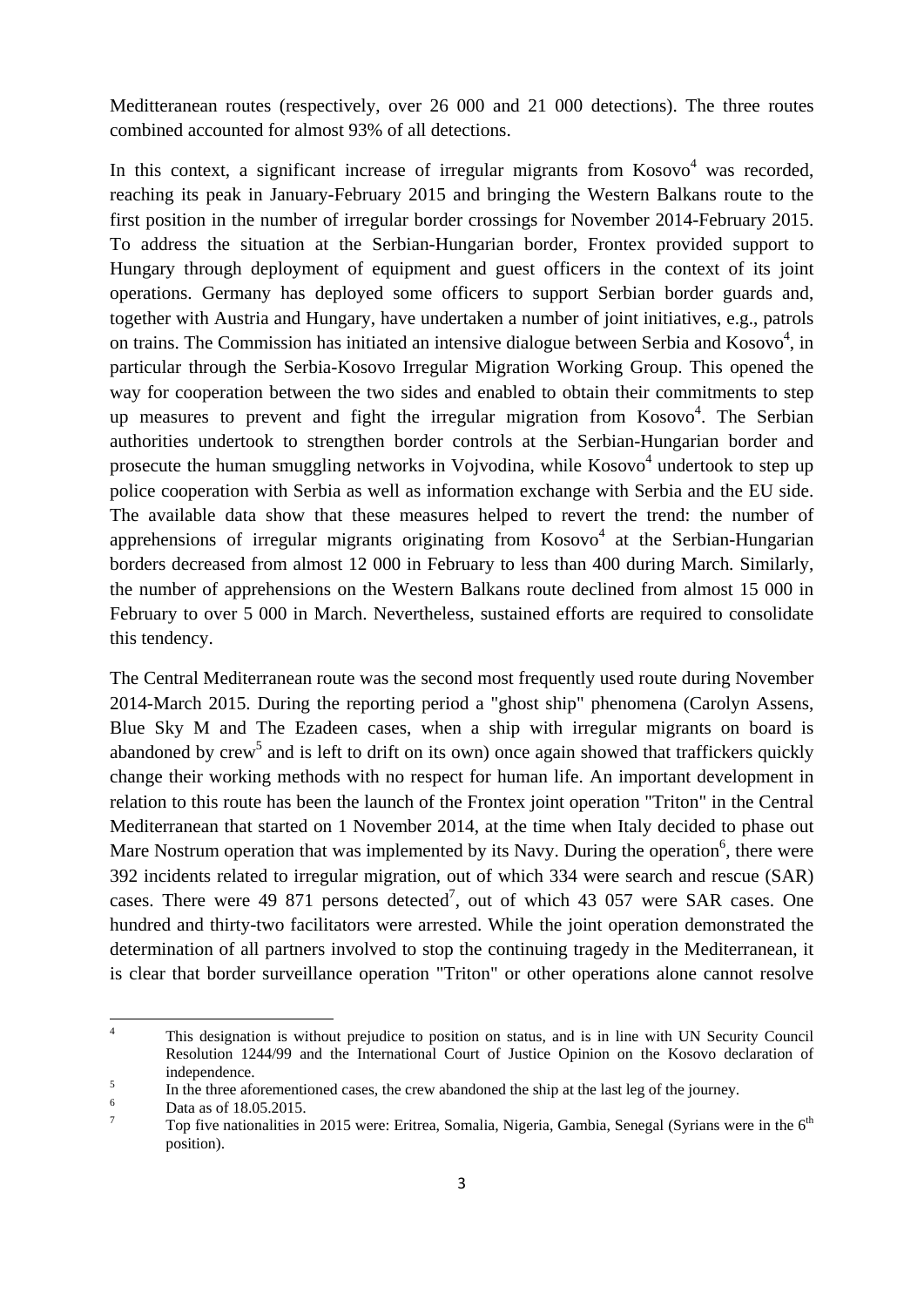the situation. They are complementary to measures that go beyond the scope of the Schengen acquis (EU migration policy as such and the situation in the countries of origin and transit) and Member States' own efforts in managing their borders. To address these challenges, in the aftermath of the tragedy of 18 April in the Mediterranean<sup>8</sup>, a joint Foreign and Home Affairs Council agreed on a ten-point action plan on migration<sup>9</sup>. The corresponding measures were further developed in the statement issued by the European Council on  $23$  April<sup>10</sup>, committing for a strengthened EU presence at sea by tripling the financial resources for the joint operations "Triton" and "Poseidon", new methods to fight traffickers, measures to be taken together with the third countries as well as a reinforcement of intra-EU solidarity and responsibility. These orientations are now being implemented, based on a roadmap developed for this purpose. The Council and the Commission will report to the European Council in June on their implementation. The European Agenda on Migration adopted by the Commission on 13 May brings together the different steps to meet the challenges.

A significant increase of detections on the Eastern Mediterranean route brought it to the first position in terms of the most frequently used routes for the month of March (over 2,5 times more detections compared to February). This can be partially attributed to seasonal changes but it also reflects the increasing pressure on this route.

The Commission continued to monitor the situation in Member States affected by significant flows at the European border (notably in Italy, Hungary, Bulgaria ) also with regard to the improvement of their respective asylum systems as well as to tackle secondary movements and to ensure the implementation of the EURODAC Regulation in particular concerning fingerprinting. The Agenda on Migration stressed the need to fully respect the rules on taking migrants fingerprints at the border. Member States under particular presure will benefit from the Hotspot system for providing operational support on the ground.

The Commission will also continue to assess, in cooperation with EASO and the Member States concerned, the possible need of using the early warning, preparedness and crisis management mechanism on the basis of Article 33 of the Dublin III Regulation<sup>11</sup>. The Commission has also continued to work with Cyprus in order to ensure that contingency reception capacity is in place to manage possible significant flows and to improve its asylum system in general. Greece has been implementing the National Action Plan for Asylum and Migration, in order to address its systemic deficiencies in the asylum area. This Action Plan expired in December  $2014^{12}$ . It should be noted that these Member States have made considerable efforts to stabilise and improve the situation, but further progress is still needed.

<sup>-&</sup>lt;br>8 On the night from 18 to 19 of April 2015, a ship with irregular migrants on board capsized. According to the data available at the time of writing, only 28 migrants were rescued and 24 dead bodies were recovered (some of rescued migrants stated there had been approximately 700 migrants on board the capsized boat).

http://europa.eu/rapid/press-release\_IP-15-4813\_en.htm

<sup>&</sup>lt;sup>10</sup> http://www.consilium.europa.eu/en/press/press-releases/2015/04/23-special-euco-statement/<br><sup>11</sup> Regulation (EU) No 604/2013 (OJ L 180, 29.6.2013, p. 31).

In October, the Commission adopted a Staff Working Document assessing the state of implementation of the Plan (SWD(2014) 316 final).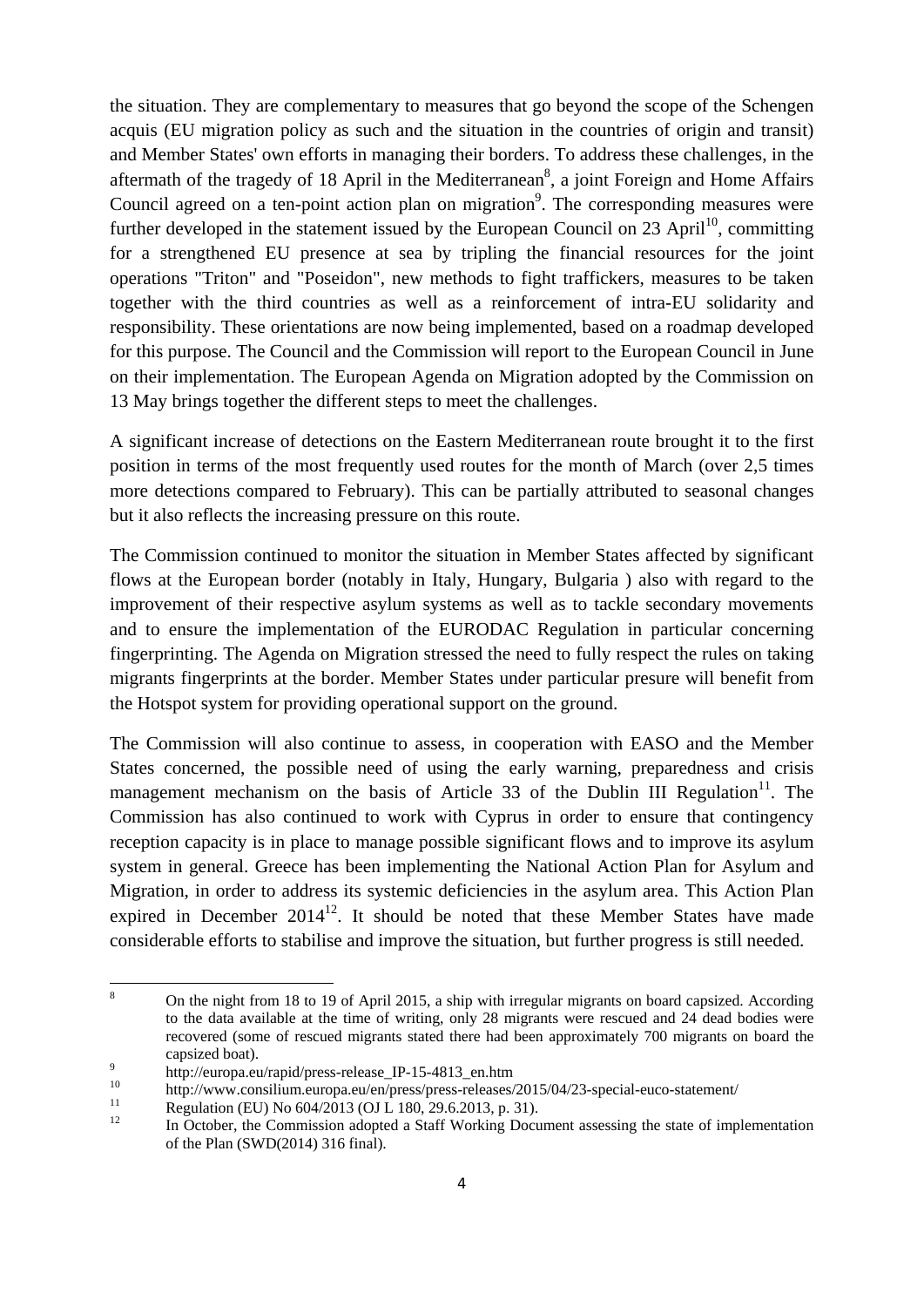The Commission worked closely with the Member States and the European Asylum Support Office (EASO) in view to facilitate the transposition of the recast Asylum Procedures Directive which clarified and strengthened the rules on ensuring an effective access to the asylum procedure, including on the applications made at the external borders. A number of trainings regarding the asylum procedure have been organised by EASO and a new training module addressed also to border guards is being developed in cooperation with Frontex and the Fundamental Rights Agency. During the reporting period, EASO continued undertaking steps to enable collection of detailed and reliable data on the asylum applications, including those lodged at the external border.

In 2014, there were around 14 000 Ukrainian citizens applying for asylum in the Schengen area and Schengen candidate countries<sup>13</sup>. While this is almost a fourteen-fold increase from ca. 1 000 asylum applicants for the whole of 2013, the overall numbers are still relatively low. Ukrainian applicants for asylum in the Schengen area and Schengen candidate countries represented around 2% of all applicants in 2014. Virtually all Ukrainian applicants arrived legally with short- or long-term visas and very few applications for asylum were lodged at the borders. The situation in Ukraine and its impact on the migratory and asylum flows should continue to be adequately monitored so that the EU and the Schengen area is in position to react to further developments in the most efficient way.

#### *Addressing security threats posed by foreign terrorist fighters*

As far as the foreign terrorist fighters returning from Syria to the EU and their detection at the external borders are concerned, an item which has also been addressed in the European Agenda on Security adopted by the Commission on 28 April  $2015<sup>14</sup>$ , it is possible under the current legal framework to carry out systematic checks on persons enjoying the rights of free movement under Union law against the relevant databases based on risk assessment. The Commission continued working together with Member States on the one hand to ensure that the existing instruments, notably the Schengen Borders Code and the Schengen Information System (see section 4.1 for details) can be fully exploited to respond to foreign terrorist fighters' threat and on the other hand on common risk indicators allowing for more targeted checks on persons.

At its informal meeting of 12 February 2015, members of the European Council sent a clear message on the next steps in further developing tools to detect and disrupt terrorist-related travel, notably of foreign terrorist fighters<sup>15</sup>. In this regard, the Commission has adapted the Practical Handbook for Border Guards (Schengen Handbook) with regard to minimum and thorough checks, general rules applicable to persons enjoying the Union right of free movement and rules relevant for controls at land and air borders.

#### **2.2. Situation within the Schengen area**

<sup>13</sup>  $\frac{13}{14}$  Eurostat data.

 $14$  COM (2015) 185 final

<sup>15</sup> http://www.consilium.europa.eu/en/press/press-releases/2015/02/150212-european-council-statementfight-against-terrorism/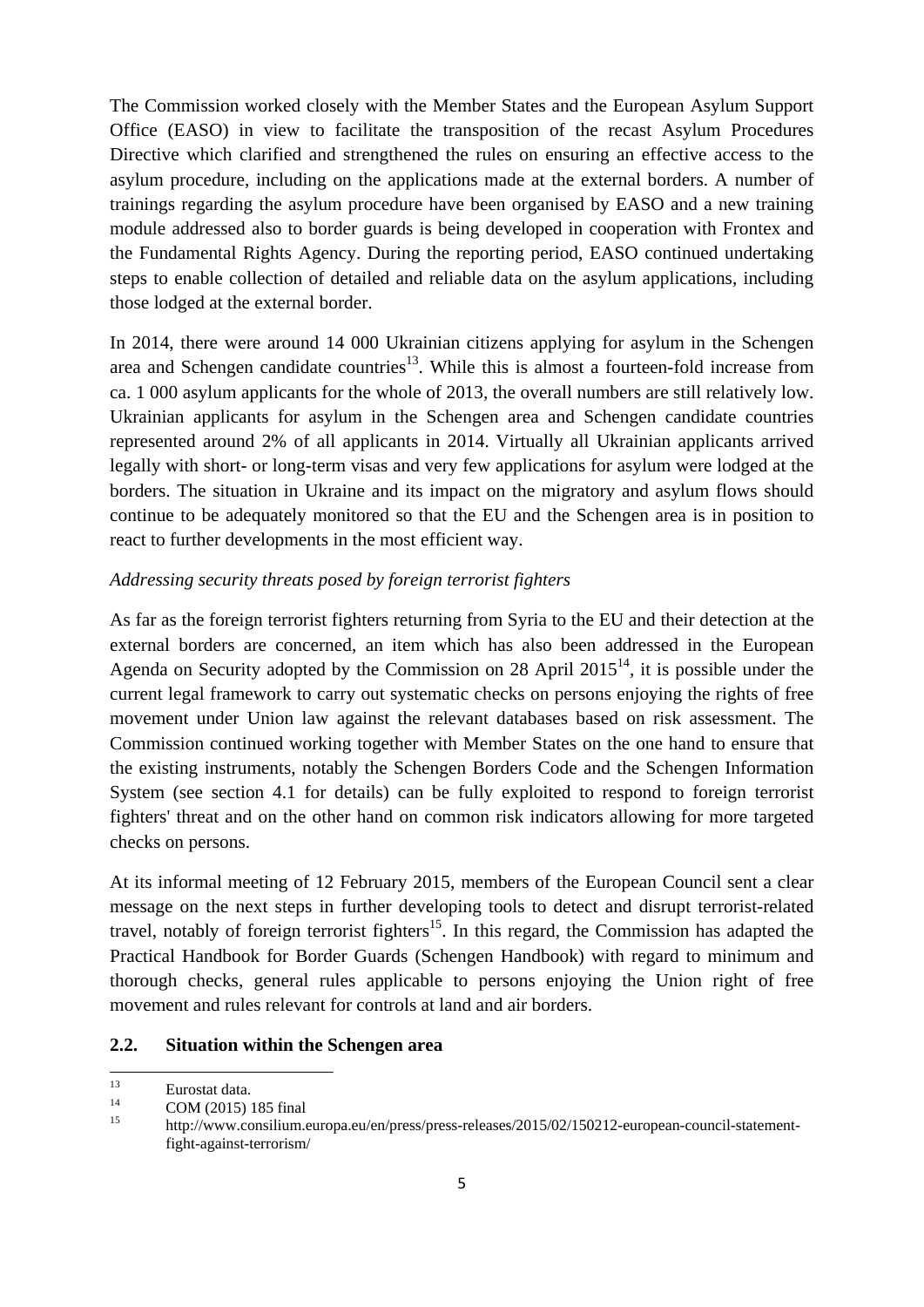In 2014 the level of detections of irregular stay increased by 28% compared to the year before (up to almost 426 000 detections). Germany, followed by Sweden, France, Spain and Austria had the highest number of detections. As far as the reporting period is concerned, the level of detections of irregular stay in November 2014-March 2015 (ca. 184 000 detections) was 32% higher than during the same period in 2013-2014.

As mentioned in the previous bi-annual reports, FRAN started collecting data on the secondary movements in 2014. It should be noted that despite the reminders made in previous reports, a number of countries (Austria, Bulgaria, Cyprus, Greece, Iceland, Malta as well as non-Schengen Member State Ireland) have not yet submitted their data (situation as of mid-April 2015). It is essential that all Member States submit the complete data to enable a reliable analysis that would help tracing migration routes. The first ever regular joint report by Frontex and Europol on the secondary movements based on the aforementioned data is scheduled to be published in June 2015.

The Presidency activity "Amberlights 2015", the most recent information gathering exercise on migration flows within the EU/Schengen area, was carried out from 1 to 14 April 2015, based on the guidelines set out in the Guide for Joint Police Operations<sup>16</sup>. It was held on the initiative of the Latvian Presidency of the Council of the European Union and was intended to intensify border checks and step up detection of overstaying third country nationals (on exit at the air borders) as well as to collect and analyse related information, including on document fraud. Twenty-eight countries participated in the activity. Main results include 825 incident reports on 1409 overstayers detected<sup>17</sup> and 3 impostors<sup>18</sup> cases.

In the meantime, the results of a similar operation "Mos Maiorum", held under auspices of the Italian Presidency, have become known. Twenty-seven countries participated in the operation. Main operational results included 19 234 irregular migrants intercepted, out of which 11 046 applied for asylum. As many as 257 facilitators were apprehended and 593 documents seized. The operation enabled to collect information on main routes followed by irregular migrants and modus operandi of criminal networks used for people smuggling.

### **3. APPLICATION OF THE SCHENGEN ACQUIS**

### **3.1. Cases of temporarily reintroduced control at internal borders**

Article 23 of the Schengen Borders  $Code<sup>19</sup>$  provides that, exceptionally, where there is a serious threat to public policy or internal security, a Member State may reintroduce border control at its internal borders for a duration that shall not exceed what is strictly necessary to respond to the serious threat. During the period 1 November 2014-30 April 2015, there were

<sup>16</sup> <sup>16</sup> Council document no.  $16825/10$  of  $23.11.2010$ 

<sup>17</sup> Overstayer is a third country national who does not fulfil, or no longer fulfils the conditions relating to

the duration of a short stay on the territory of the Member States.<br>A person who applies for and obtains a document by assuming a false name and identity, or a person who alters his physical appearance to represent himself as another person for the purpose of using that person's document.

<sup>19</sup> Regulation (EC) No 562/2006 (OJ L 105, 13.4.2006, p.1)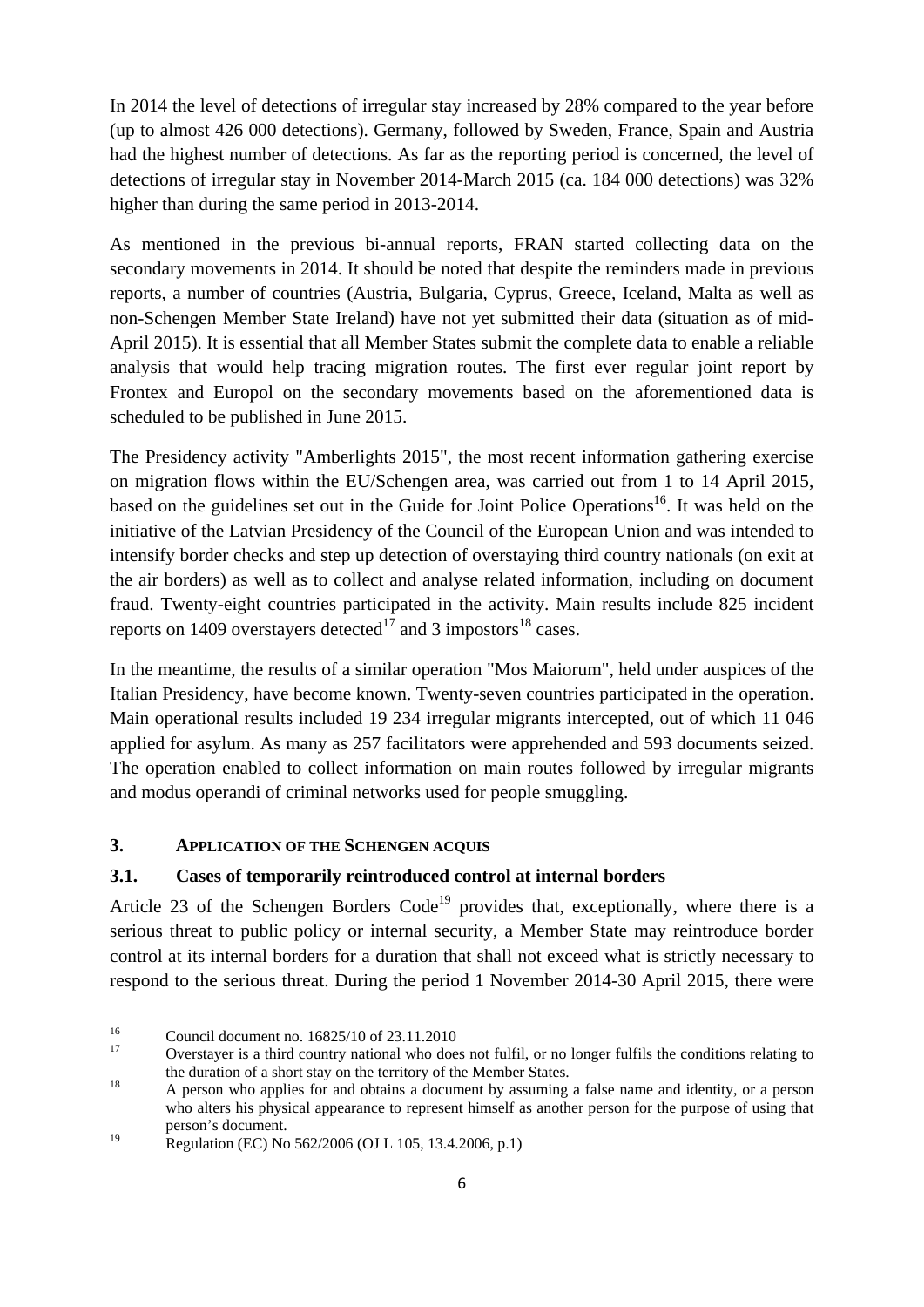no cases when Member States temporarily reintroduced control at their internal borders. As far as the previous reporting period is concerned, Belgium finally decided not to carry out checks at internal borders (although they were previously notified to the Commission in view of the G7 Summit of June 2014), since finally there was no information received on decisive security risks.

### **3.2. Maintaining the absence of internal border control**

Two areas of the Schengen acquis where violations are often alleged are (1) whether the carrying out of police checks close to the internal border have an effect equivalent to border checks (article 21(a) of the Schengen Borders Code) and (2) the obligation to remove obstacles to fluid traffic flow, such as speed limitations, at road crossing-points at internal borders (article 22 of the Schengen Borders Code). In the period 1 November 2014 -30 April 2015, the Commission continued its investigation into four cases on possible violations of provisions on the abolition of internal border control, in particular the removal of obstacles to fluid traffic flow (regarding Austria, Belgium, Italy and Slovenia). The Commission continued to exchange views with Germany following the letter of formal notice addressed in October 2014 on alleged non-compliance of German Federal Police Law with Article 20 and 21(a) of the Schengen Borders Code. Finally, the Commission requested clarifications from Poland on the obligation to carry documents in internal border zones of Poland (Article 21(c) of the Schengen Borders Code).

# **3.3. Development of European Border Surveillance System (Eurosur)**

In the course of the reporting period the European Border Surveillance System was extended from the initial 19 to all 30 participating countries. Frontex connected the newly established national coordination centres in the remaining 11 participating countries to the Eurosur communication network and continued the process of the security accreditation of this network, which will be finalised in the course of 2015. In line with the provisions of the Eurosur Regulation, several Member States streamlined the responsibilities and workflows for border surveillance at national level and considerably improved the information exchange and cooperation among national border control authorities as well as with those of neighbouring Member States. A few neighbouring Member States also started to interlink their national border surveillance systems at local level.

The Commission, Frontex and the Member States completed the drafting of a Handbook which contains technical and operational guidelines for the implementation and management of Eurosur. The Handbook is scheduled to be adopted by the Commission later this year.

Frontex continued to develop its ability to coordinate the common application of surveillance tools and Eurosur fusion services in order to provide surveillance information on the external borders and on the pre-frontier area on a regular, reliable and cost-efficient basis. This capability will be increased considerably in the course of  $2015$  when Copernicus<sup>20</sup> funding will be made available for this purpose. Currently a range of services are available for the

<sup>20</sup> 20 Regulation (EU) No 377/2014 (OJ L 122, 24.4.2014, p. 44)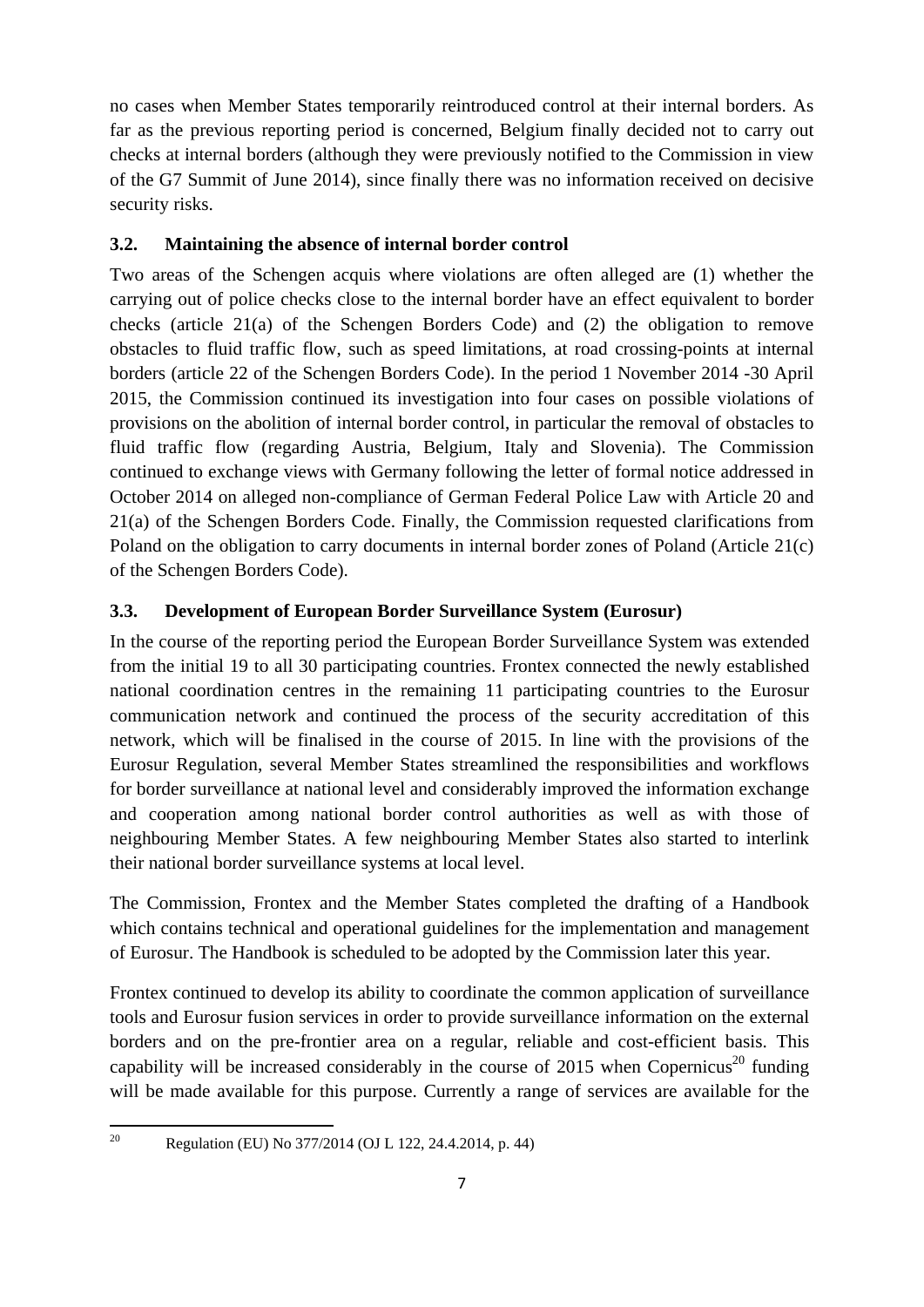Member States, ranging from vessel tracking and satellite-based vessel detection tools, complex algorithms for predicting vessel positions, up to precise weather and oceanographic forecasts. Fusion services use optical and radar satellite technology to locate vessels suspected to be engaged in people smuggling that often puts the lives of migrants in danger. Tracking particular vessels of interest can be requested by Member States at any time.

The vessel detection service supports the "Triton" operation on a daily basis, and is currently also launched for the "Poseidon" and "Indalo" operations. Other services, such as a maritime simulation module or detailed weather forecasts in support of operational activities are permanently available.

#### **3.4. Alleged violations of other parts of the Schengen acquis**

During the reporting period, the Commission continued its investigation in the case related to Estonian land borders (with regard to requirements imposed when crossing the border, in relation to Articles 5 and 7 of the Schengen Borders Code). Furthermore, the Commission continued its inquiry as regards Greece and Bulgaria on allegations of push-back practices at the external border and started an inquiry into allegations of summary removals from Spain (Ceuta and Melilla). In this context the Commission carried out a technical visit to Bulgaria, and another one to Ceuta and Melilla. It further continues monitoring of the situation in the countries concerned.

With regard to continuing complaints received about excessive waiting times caused by checks by the Spanish authorities at the border with Gibraltar, following the additional recommendations addressed to both Spanish and Gibraltar authorities on 30 July 2014 to improve the management of vehicle and passenger flows and to tackle tobacco smuggling more effectively, the Commission received replies from both countries on how they intend to implement these recommendations. At the end of February, the Commission has received information requested from the Spanish authorities back in July 2014. The preliminary assessment is that the Gibraltar authorities have made progress in introducing relevant measures to address the Commission's recommendations. There are indications that the level of cigarette/tobacco seizures made at the La Línea de la Concepción BCP are decreasing which may suggest that the measures introduced are already beginning to have a positive impact. The Commission will monitor the situation closely until all measures that were announced by Spain but not implemented yet, in particular the reconstruction works at the crossing point of La Línea de la Concepción, are finalised. The Commission has been encouraging the authorities of Gibraltar and Spain to strengthen cooperation and intelligence sharing and will continue the dialogue on these matters.

The Commission requested Polish authorities to take the necessary measures for amendment of the 2001 bilateral agreement on shared border crossing point (BCP) with Ukraine to ensure compatibility with the relevant safeguards introduced with regard to such BCPs in the Schengen Borders Code by Regulation 610/2013.

*Transposition of the Return Directive (2008/115/EC) into national legislation*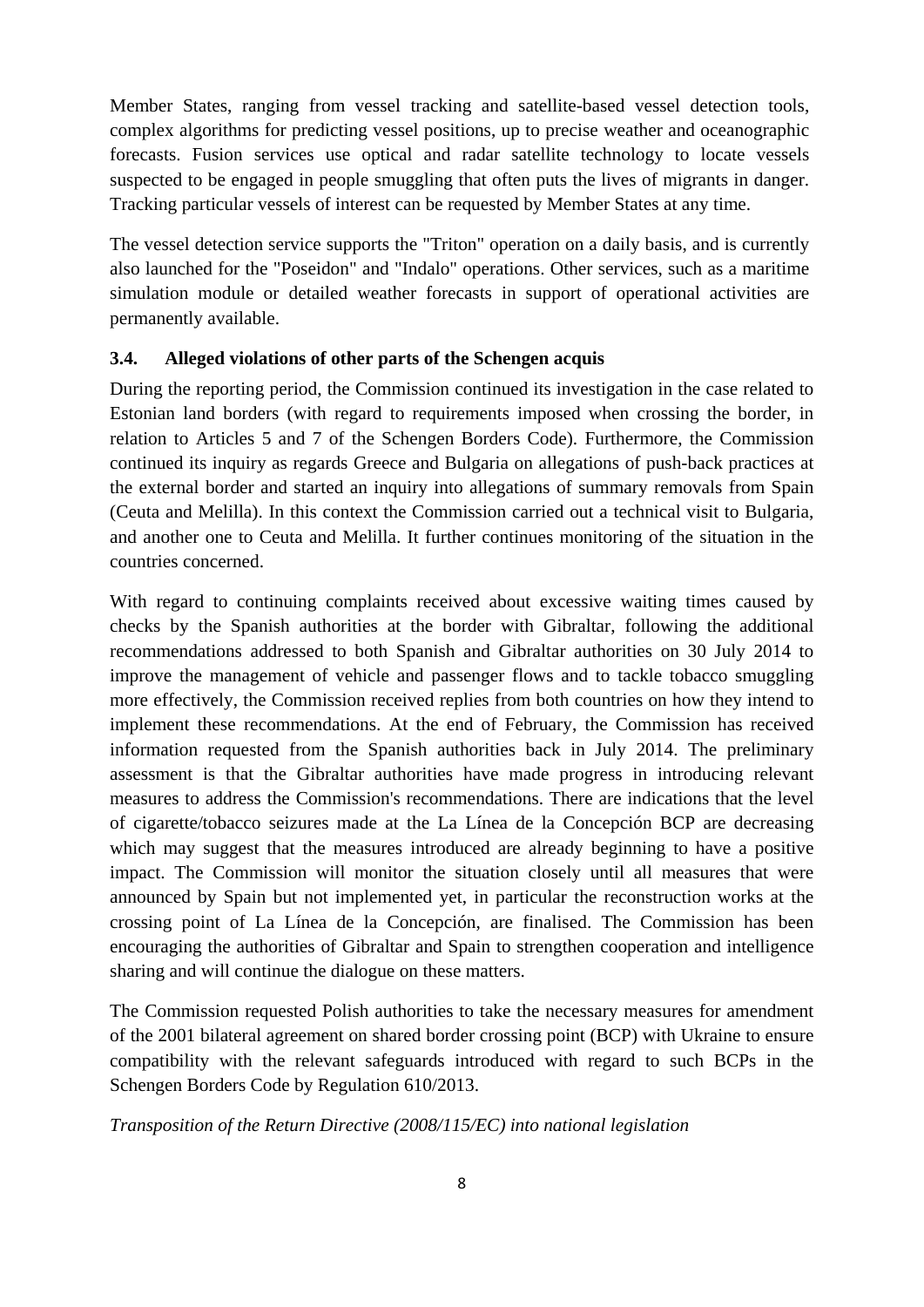Since the previous report the Commission continues to systematically follow up on all shortcomings identified and launches investigations where necessary. It particularly focused on remaining shortcomings in several Member States and so far opened infringement procedures against four Member States for not having correctly implemented several articles of the Return Directive into national law.

One of the most important reasons for infringements is the detention of returnees. Conditions of detention and its extensive use (including detention beyond 18 months) as well as the absence of appropriate review of detention have been raising serious concerns. The absence of effective forced return monitoring systems, duration and territorial validity of entry bans were among reasons for infringement procedures as was the definition of return. Procedural issues (e.g., the translation of return decisions) also led to infringement procedures.

## *Implementation of the Regulation on Local Border Traffic (EC No 1931/2006)*

Since the entry into force of the local border traffic regime in 2006, the Commission has been monitoring its implementation. In relation to the bilateral agreements that the Member States have concluded with their third-country neighbours, the Commission was able to close its investigation with regard to Slovenia and Croatia, while two infringement cases, one regarding Latvia and another regarding Poland will be closed once the amended agreements will be notified to the Commission. Moreover, investigations with regard to Romania, Slovakia and Croatia on the compliance of local border traffic permits with technical specifications and security measures as provided for by the Regulation (EC) No 1030/2002 have also been closed. Exchange of information on the same matter continues with Poland.

### **3.5. Weaknesses identified via the Schengen evaluation mechanism**

On 27 November 2014, the new Schengen evaluation mechanism<sup>21</sup> started to apply, following a period of extensive preparations. In the preceding months, a particular focus has been put on further developing training for the evaluation experts, including integrating issues relating to fundamental rights and the development of a new comprehensive training package for return experts based on a commonly agreed core concept. The first integrated training for border and return experts took place in March 2015 in Croatia.

The first experiences related to the implementation of the evaluation visits under the new mechanism were positive. The preparatory phase was used to establish new processes and instruments for getting ready for the on-site visits. Continuous cooperation between the Commission and all the Member States proved to be very constructive. As a result and thanks to active involvement of the Member States in designating their experts, it was possible to get a good mixture of the required expertise in the evaluation teams. Partnership between the leading experts from the Commission and from the Member States and division of labour between them was very good, enabling a smooth team work of the evaluation teams.

 $21$ 

Regulation EU) No 1053/2013 (OJ L 295, 6.11.2013, p. 27).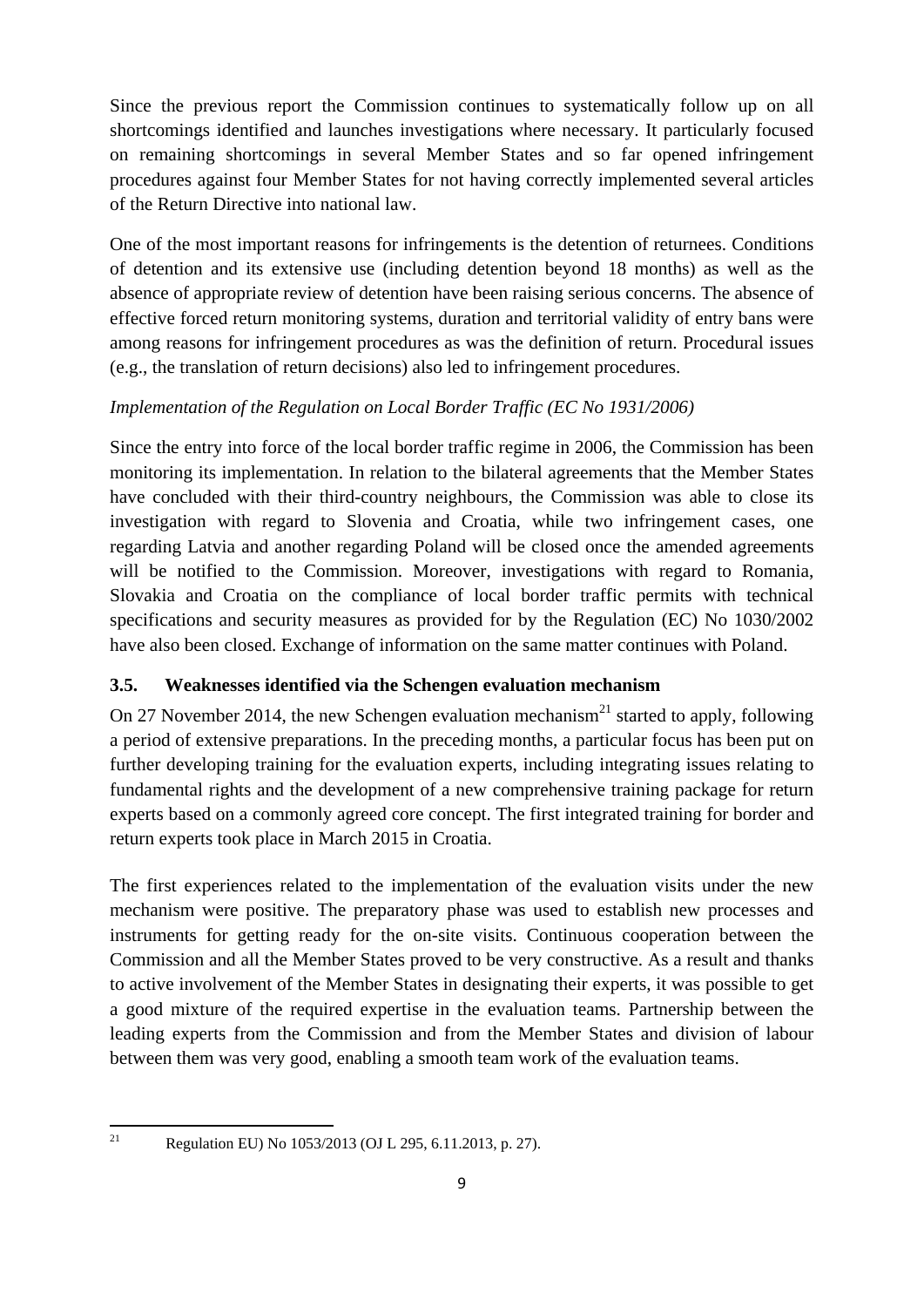It should be noted that the cooperation with the Member States under evaluation has been intensive and constructive. Experience shows that participation of Frontex and other observers to the on-site visits have clearly brought added value for the evaluation process.

The first evaluations took place in Austria (February-March 2015) and in Belgium (April-May 2015). The evaluation teams have taken into account the whole range of issues, including the implementation of the recommendations in relation to the fight against foreign terrorist fighters. One of the innovations under the new evaluation mechanism is that all aspects of the Schengen acquis are evaluated during two months (instead of longer period under the old rules), enabling to obtain a full picture of the situation in a Member State in a relatively short time. In addition, return has been added as a separate item to the list of evaluated policy areas, while all the external borders of an evaluated Member State will be covered by one single report. The new mechanism also foresees the possibility to carry out unannounced visits. The first such visit took place in Sweden in early March. A revisit to Poland in the field of SIS/Sirene took place on 25-27 March 2015 (see section 4.1 for details). The reports of the aforementioned visits are being finalised.

Under the new Schengen evaluation mechanism, the Commission has an obligation to publish a yearly comprehensive report to the Parliament and the Council on the evaluations carried out. The intention is therefore to focus even more on the outcome of the Schengen evaluations in the future reports, notably by using one of the two biannual reports to meet the aforementioned reporting requirements.

### **3.6. Lifting of control at internal borders**

The Council has not yet been able to decide on the lifting of control at the internal borders with Bulgaria and Romania. The Commission maintains its full support for Bulgaria's and Romania's accession to the Schengen area.

In March 2015, Croatia has officially declared its readiness for Schengen evaluation (as of 1 July 2015) with a view to lifting the control at the internal borders.

### **4. FLANKING MEASURES**

### **4.1. Use of the Schengen Information System (SIS)**

One of the most important developments of the reporting period was that the United Kingdom was provisionally integrated into the  $SIS^{22}$  and started to enter data into the SIS and use the SIS data as from 13 April 2015<sup>23</sup>. The SIS/SIRENE evaluation visit will take place in June, after which (provided the results of the evaluation are positive) the Council will be in a position to turn the UK participation from provisional into final.

 $\overline{2}$ Except for the alerts for the purposes of refusing entry, which are part of the Schengen acquis in which the United Kingdom does not participate.<br>
23 Council Implementing Decision (EU) 2015/215 (OJ L 36, 12.2.2015, p. 8.).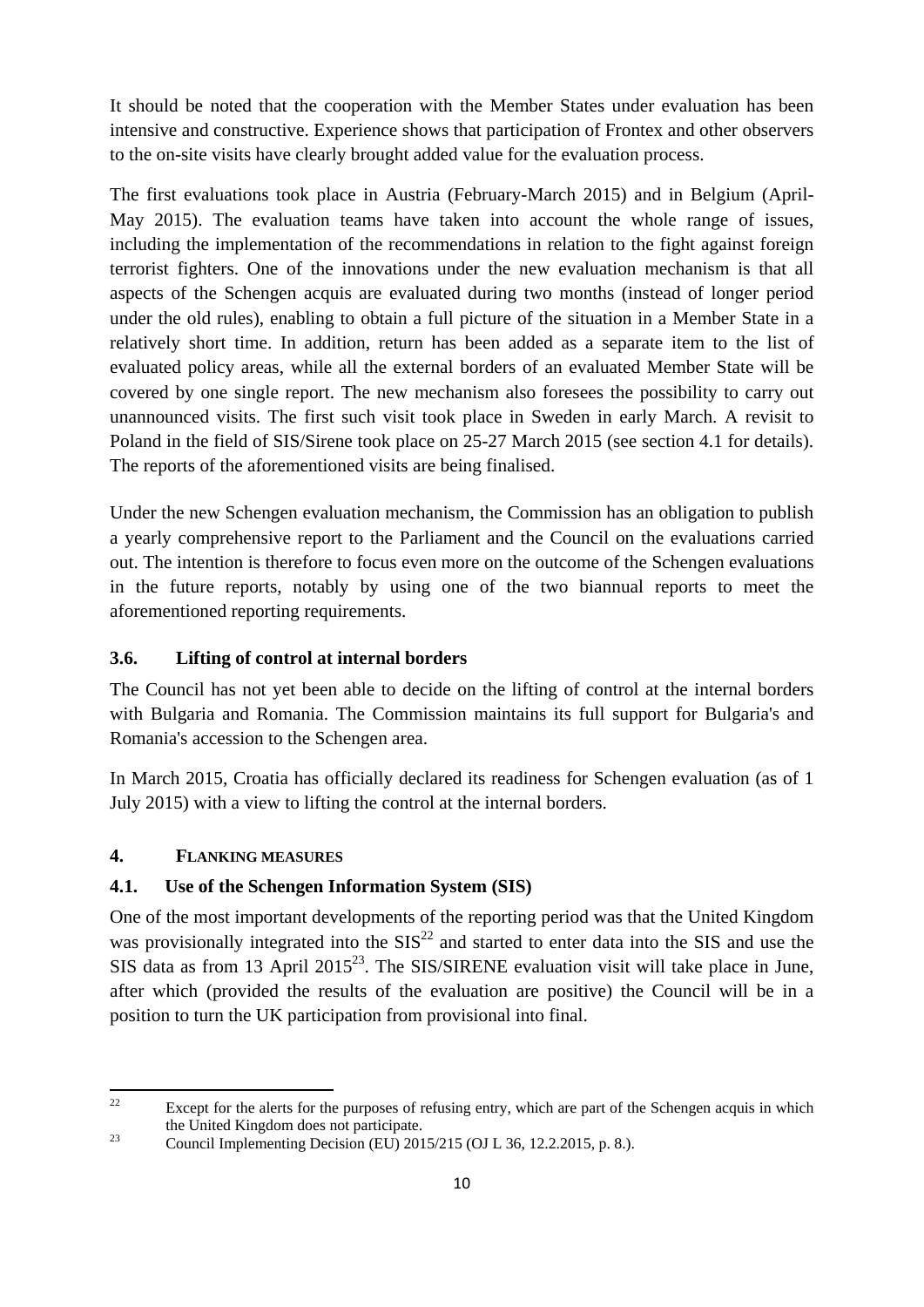During the reporting period the Commission has taken several initiatives to align the implementation and to enhance the use of the Schengen Information System. The Commission revised the SIRENE Manual on 29 January 2015, with effect on 30 January  $2015<sup>24</sup>$ . Implemented changes and technical upgrades of the SIS allow an accelerated and more targeted information exchange on terrorist suspects between relevant authorities of the Schengen states. Furthermore, they reinforce the efforts of the Member States to invalidate personal identification documents of persons who may join terrorist groups outside the EU and substantially contribute to more effective border controls, since when checks of travel documents are carried out at the external borders such documents must be seized.

The revised SIRENE manual also reinforces legal certainty and fundamental rights. The amendments address problems inherited from the predecessor system (SIS1+) as well as reflecting new challenges and requirements identified during the first year of operation of the second generation SIS. They lay down, *inter alia*, detailed criteria for the deletion of alerts and define uniform rules on the consultation procedure concerning third country nationals who are subject of an alert for entry to or stay in the Schengen area but who possess a residence permit.

During the reporting period the Commission adopted a decision<sup>25</sup> laying down uniform SIS test conditions for the newly integrating Member States and for Member States changing substantially their national applications.

While the number of new objects alerts and the use of functionalities have continued to increase in a large majority of Member States, significant discrepancies between them remain and the Commission continues to closely monitor the situation. With regard to the new functionalities some Member States are still unable to insert photographs, fingerprints or links. In February 2015, the Commission has launched an investigation concerning Estonia, requesting the time-schedule of the full implementation and use of the new object categories and functionalities of the SIS. The Commission has also formally raised the delayed implementation of the new object categories and functionalities of SIS with Switzerland.

The full availability of the SIS at the external borders is of major importance for the security of the Schengen area. The investigation of Poland (see the  $6<sup>th</sup>$  biannual report) in this regard led to a SIS/SIRENE Schengen evaluation revisit in March 2015. The outcome of the visit is under assessment and will be reflected in the next report. The Commission has also started a formal investigation in March against Italy concerning the implementation of Article 24 of the SIS II Decision<sup>26</sup> on alerts for the purpose of refusal of entry or stay in the Schengen area and more specifically on the use of the SIS at the external borders and the data quality concerning this alert category.

 $24$ 24 Commission Implementing Decision (EU) 2015/219 (notified under document C(2015) 326) (OJ L 44, 18.2.2015, p. 75).<br>
25 Commission Implementing Decision (EU) 2015/450 (notified under document C(2015) 1612) (OJ L 74,

<sup>18.3.2015,</sup> p. 31)<br>
Council Decision 2007/533/JHA (OJ L 205, 7.8.2007, p. 63.)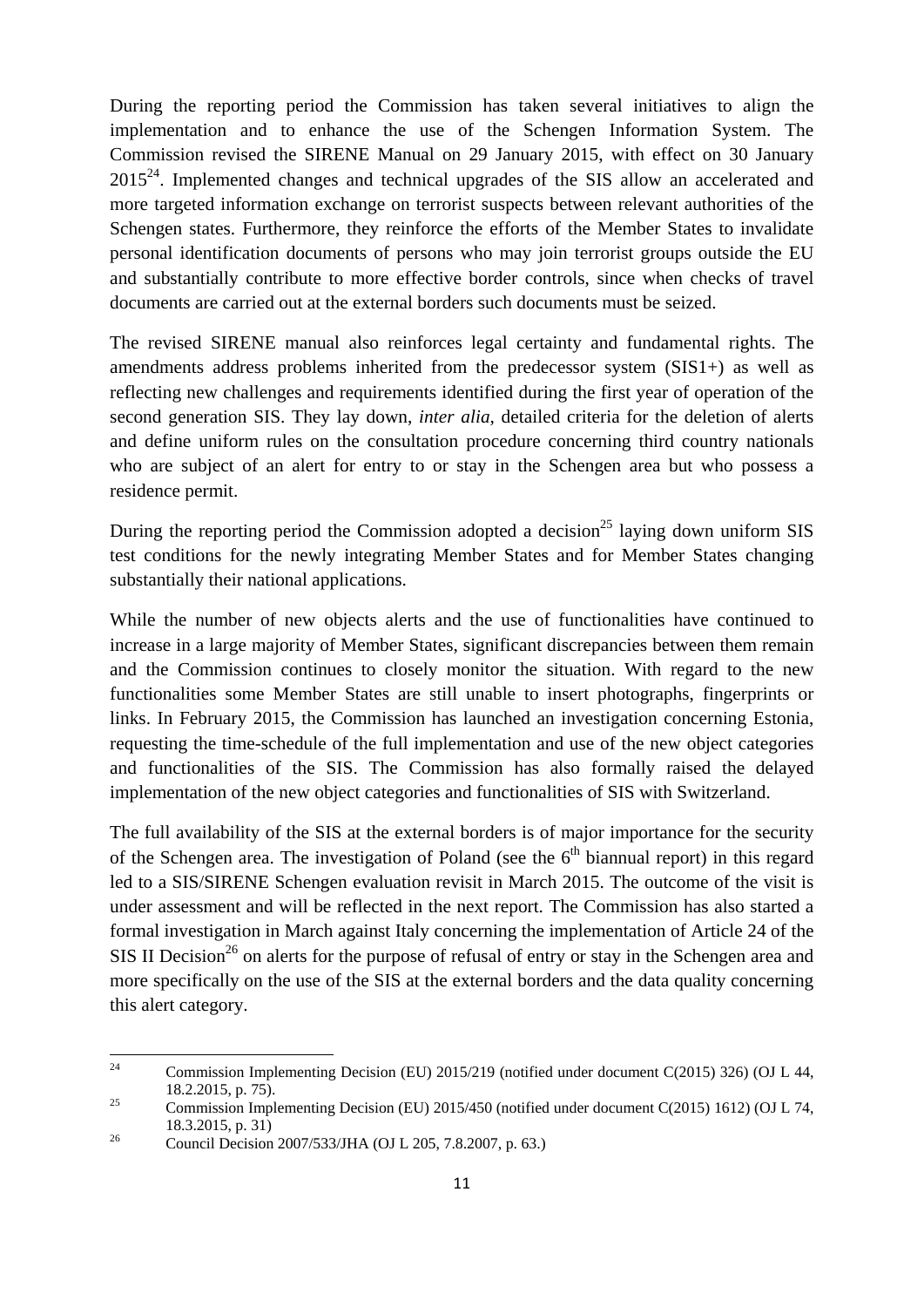### **4.2. Use of the Visa Information System (VIS)**

Despite initial planning to roll out the VIS to region 17 (Armenia, Azerbaijan, Belarus, Georgia, Republic of Moldova and Ukraine) and 18 (Russia) during the reporting period, the worldwide VIS rollout was temporarily halted. Given the major impact of the visa issuing in these regions on the overall VIS capacity (over 55%), a prerequisite to this roll-out was the successful completion of the capacity extension of the Biometrics Matching System (BMS) supporting the fingerprint-based operations such as identification and authentication. In December 2014, eu-LISA informed that the VIS/BMS would be able to support the VIS rollout for region 17 and beyond, as its overall capacity would be increased 6.5 times by the end of March 2015 as compared to September 2014. Nevertheless, political, economic and technical doubts were raised by several Member States regarding the roll-out schedule of the remaining regions. Consequently a new time frame was agreed for these regions, which will be addressed in the next biannual report.

As referred in the  $6<sup>th</sup>$  biannual report, the use of fingerprints to perform verifications of visa holders at the Schengen border crossing points became mandatory on 11 October 2014 for the visa holders whose data (including fingerprints, where applicable) are stored in the VIS. Statistics so far indicate that only a part of the visa holders who have given their fingerprints when applying for the visa, are checked on the basis of the fingerprints at the borders. At the current stage, it is important that Member States fully comply with the requirements for the checks in the VIS (including the fingerprints) at the borders and continue to adequately inform the travellers of this new requirement at the border.

### **4.3. Visa policy and readmission agreements**

#### *Suspension mechanism and revised reciprocity mechanism in Regulation 539/2001*

So far, no Member State has requested to trigger the new suspension mechanism that entered into force in January 2014<sup>27</sup>. As already referred to in the  $6<sup>th</sup>$  biannual report, the Commission has adopted the Report assessing the situation of non-reciprocity with certain third countries in the area of visa policy<sup>28</sup> where it considered that, on the basis of the confirmation by the third countries concerned of the shared objective of mutual visa free travel, the positive engagement in the tripartite approach<sup>29</sup> and the fact that none of the Member States concerned has requested the Commission to suspend the exemption from the visa requirement for certain categories of nationals of the third country concerned, it would not be appropriate at that stage to adopt such measures suspending the visa waiver. The second round of tripartite meetings with Australia, Japan, the US and Canada were held in January – February 2015.

*Post-visa liberalisation monitoring mechanism for Western Balkan countries* 

The number of asylum applicants from the five Western Balkan visa-free states in the Schengen area and Schengen candidate countries has been rising steadily since the visa

<sup>27</sup> <sup>27</sup> Regulation (EU) No 1289/2013 (OJ L 347, 20.12.2013, p. 74).

<sup>&</sup>lt;sup>28</sup> C(2014) 7218 final of 10.10.2014.

As explained in section 4.3 of the  $6<sup>th</sup>$  biannual report.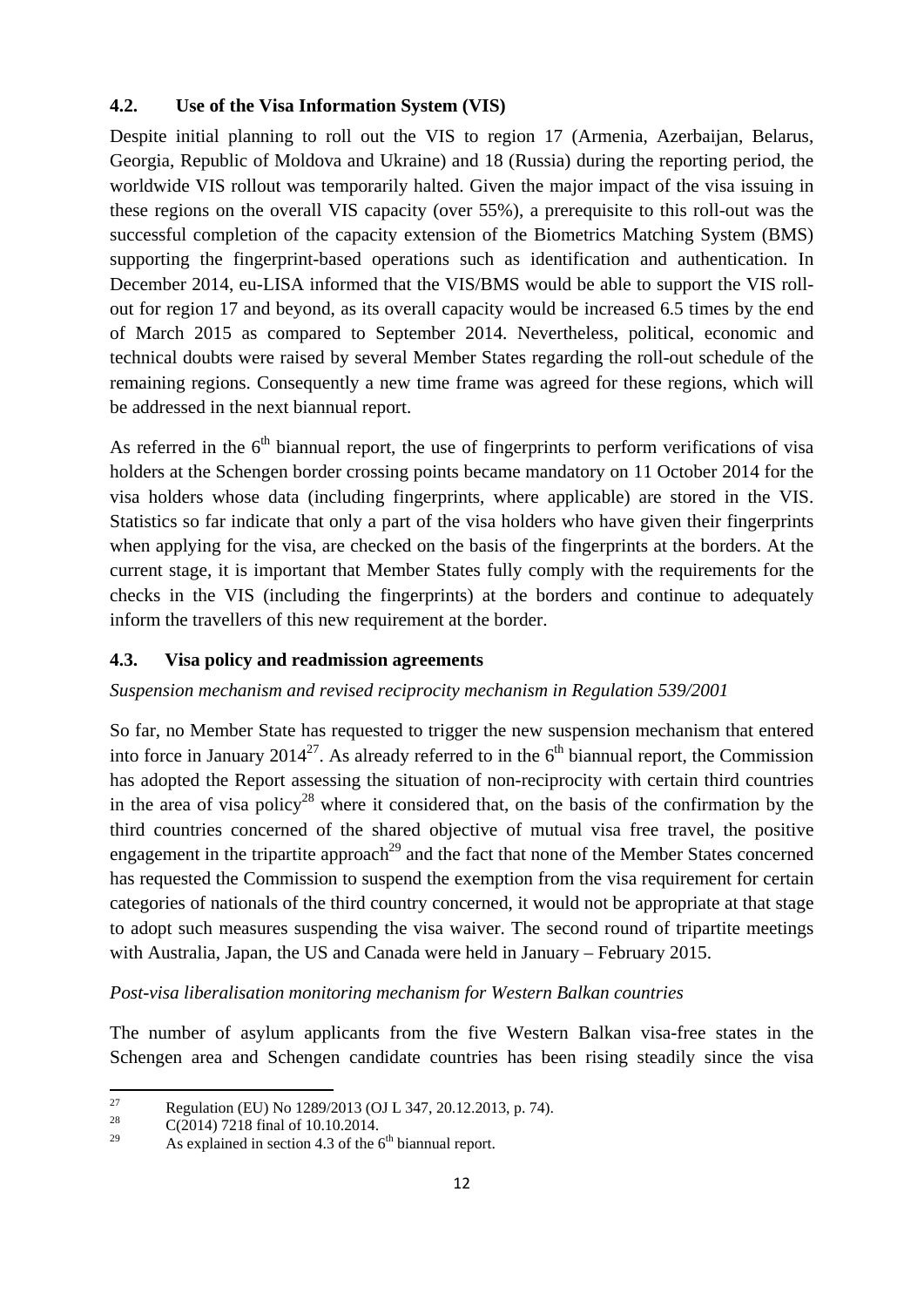liberalisation in 2009. Their number in 2014 was 34% higher than in 2013 (to put this increase in perspective, it should be noted that the total number of asylum applicants in the Schengen area and Schengen candidate countries has risen by  $45\%$  last year<sup>30</sup>). Hence, the situation continued to affect the functioning of the visa-free travel regime. Germany remained by far the most-affected Member State, with its share of Western Balkan intake approaching 78%. It was followed by France, Sweden, and Belgium. Serbian citizens remained the largest group of asylum applicants from the Western Balkans (45% in 2014), followed by Albanian citizens (22%). The applicants from the five Western Balkan countries constituted 11% of the total number of the applicants for asylum in the Schengen area and Schengen candidate countries in 2014 which is comparable to the 2013 (12%).

On 25 February 2015, the Commission presented the fifth Report on the post-visa liberalisation monitoring for Western Balkan countries<sup>31</sup> where it assesses the measures implemented, reviews the functioning and makes recommendations with regard to maintaining the visa-free travel regime, including actions to be taken by each visa-free Western Balkan country as well as EU Member States.

#### *Readmission and visa facilitation agreements and visa liberalisation*

Following the Statement of the Heads of State or Government on Ukraine of 6 March 2014<sup>32</sup>, bilateral talks with Russian Federation on visa matters remained suspended.

During the reporting period the visa-free travel for citizens of the Republic of Moldova holding a biometric passport introduced on 28 April 2014 has been implemented in a satisfactory manner. With regard to negotiations on readmission and visa facilitation with Belarus, the third round of negotiations took place on 11-12 March in Minsk. A "package deal" covering both agreements was agreed between chief negotiators, but has to be confirmed by the Member States. In early 2015 the negotiating directives for the Visa Facilitation Agreement with Belarus have been amended by the Council*.* They now include the possibility of a visa waiver for the holders of diplomatic passports. This provision is accompanied by a set of safeguards, including a wider catalogue of possibilities for suspension of such a visa waiver.

The readmission and visa facilitation agreements with Cape Verde entered into force on 1 December 2014. On 15 December 2014, the Council approved the negotiating directives for readmission and visa facilitation agreements with Tunisia. The first negotiation session on a visa facilitation agreement with Morocco, and the re-start of the readmission agreement negotiations took place on 19-20 January.

<sup>30</sup>  $^{30}$  Eurostat data extracted on 13.04.2015.

 $\frac{31}{32}$  COM (2015) 58 final

<sup>32</sup> https://www.consilium.europa.eu/uedocs/cms\_data/docs/pressdata/en/ec/141372.pdf